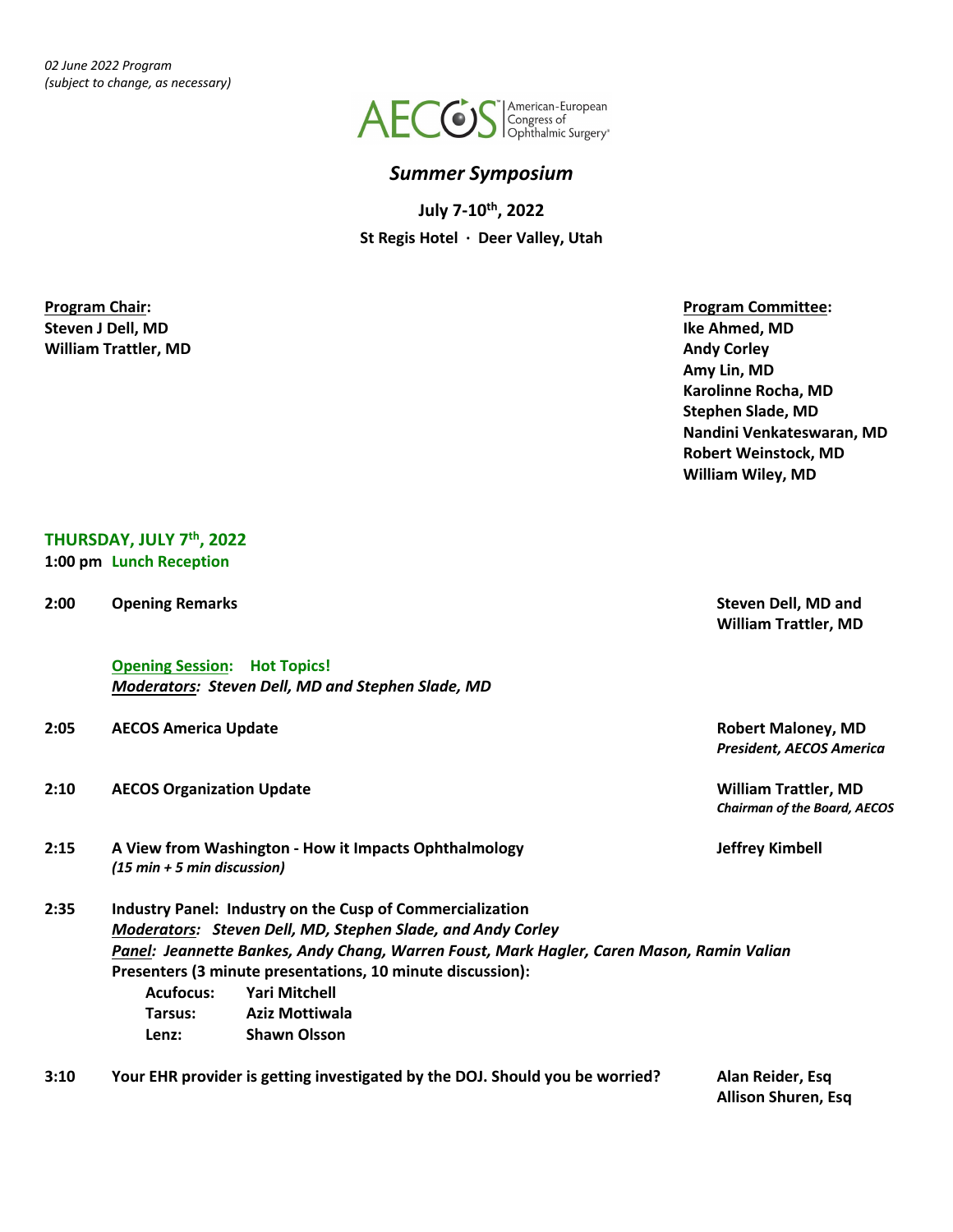| 3:40                | In Office Surgery: Transforming the way surgery is delivered.<br>Moderator: Steven Dell, MD and Stephen Slade, MD<br>Panel: Daniel Durrie MD, Audrey Talley Rostov MD, I. Paul Singh MD, Robert Weinstock, MD |                                                                                                                                                         |                              |  |  |
|---------------------|---------------------------------------------------------------------------------------------------------------------------------------------------------------------------------------------------------------|---------------------------------------------------------------------------------------------------------------------------------------------------------|------------------------------|--|--|
|                     |                                                                                                                                                                                                               | Lessons Learned from more than 12,000 In-office surgical Procedures                                                                                     | <b>Daniel Durrie MD</b>      |  |  |
| 3:50                | <b>Panel Discussion</b>                                                                                                                                                                                       |                                                                                                                                                         |                              |  |  |
| 4:05                | Bilateral same day RLE and ICL in the office surgery center?<br><b>William Wiley, MD</b>                                                                                                                      |                                                                                                                                                         |                              |  |  |
| 4:15                |                                                                                                                                                                                                               | <b>Panel Discussion</b>                                                                                                                                 |                              |  |  |
|                     | Session 2: Case Presentations (5 min to present case, 10 min for discussion)<br><b>Moderators: Ike Ahmed, MD and William Trattler, MD</b>                                                                     |                                                                                                                                                         |                              |  |  |
| 4:30                | Case 1:<br>Panel:                                                                                                                                                                                             | Monocular cataract patient with mild Fuch's and glaucoma<br>John Doane MD, Sheri Rowen MD, Nandini Venkateswaran MD                                     | <b>Kendall Donaldson, MD</b> |  |  |
| 4:45                | Case $2:$<br>Panel:                                                                                                                                                                                           | <b>TBA</b><br>Zaina Al-Mohtaseb MD, Brandon Ayres MD, Cristos Infantides MD,<br><b>Geoffrey Tabin, MD</b>                                               | Ike Ahmed, MD                |  |  |
| 5:00                | Case 3:<br>Panel:                                                                                                                                                                                             | <b>Unhappy Presbyopic IOL Patient: Role of the Vitreous</b><br>Steve Charles MD, Uday Devgan MD, Yuri McKee MD                                          | Dagny Zhu, MD                |  |  |
| 5:15                | Case 4:<br>Panel:                                                                                                                                                                                             | Presbyopic IOL candidate with low astigmatism: Cornea vs IOL<br>correction of the astigmatism<br>Mark Kontos MD, James Loden MD, Marguerite McDonald MD | Gary Wortz, MD               |  |  |
| 5:30                | Case 5:<br>Panel:                                                                                                                                                                                             | IOL selection for early keratoconus with 4.5D of astigmatism<br>Mitchell Jackson MD, John Vukich MD, George Waring IV MD                                | Jennifer Loh, MD             |  |  |
| 5:45                | Case 6:<br>Panel:                                                                                                                                                                                             | Small infiltrate following LASIK: topical steroids vs flap lift and culture<br>Alan Faulkner MD, Sydney Gicheru MD, Jeffrey Machat MD, Priyanka Sood MD | Neda Nikpoor, MD             |  |  |
| 6:00                | Case 7:<br>Panel:                                                                                                                                                                                             | Cataract patient with 6D of astigmatism<br>Frank Bowden MD, Kourtney Houser MD, Lisa Nijm MD JD,<br>Aaron Waite MD, Robert Weinstock MD                 | <b>Inder Paul Singh, MD</b>  |  |  |
| 6:15                | <b>AECOS Adjourns</b>                                                                                                                                                                                         |                                                                                                                                                         |                              |  |  |
| $6:15 -$<br>8:00 pm |                                                                                                                                                                                                               | <b>AECOS Exhibitors Reception</b>                                                                                                                       |                              |  |  |

**8:30 – Bubbles & Bourbon – A Fundraiser Celebrating the Himalayan Cataract Project / CureBlindness.org 10:30** *(Venue is a private residence in Park City; as space is limited tickets must be purchased in advance)*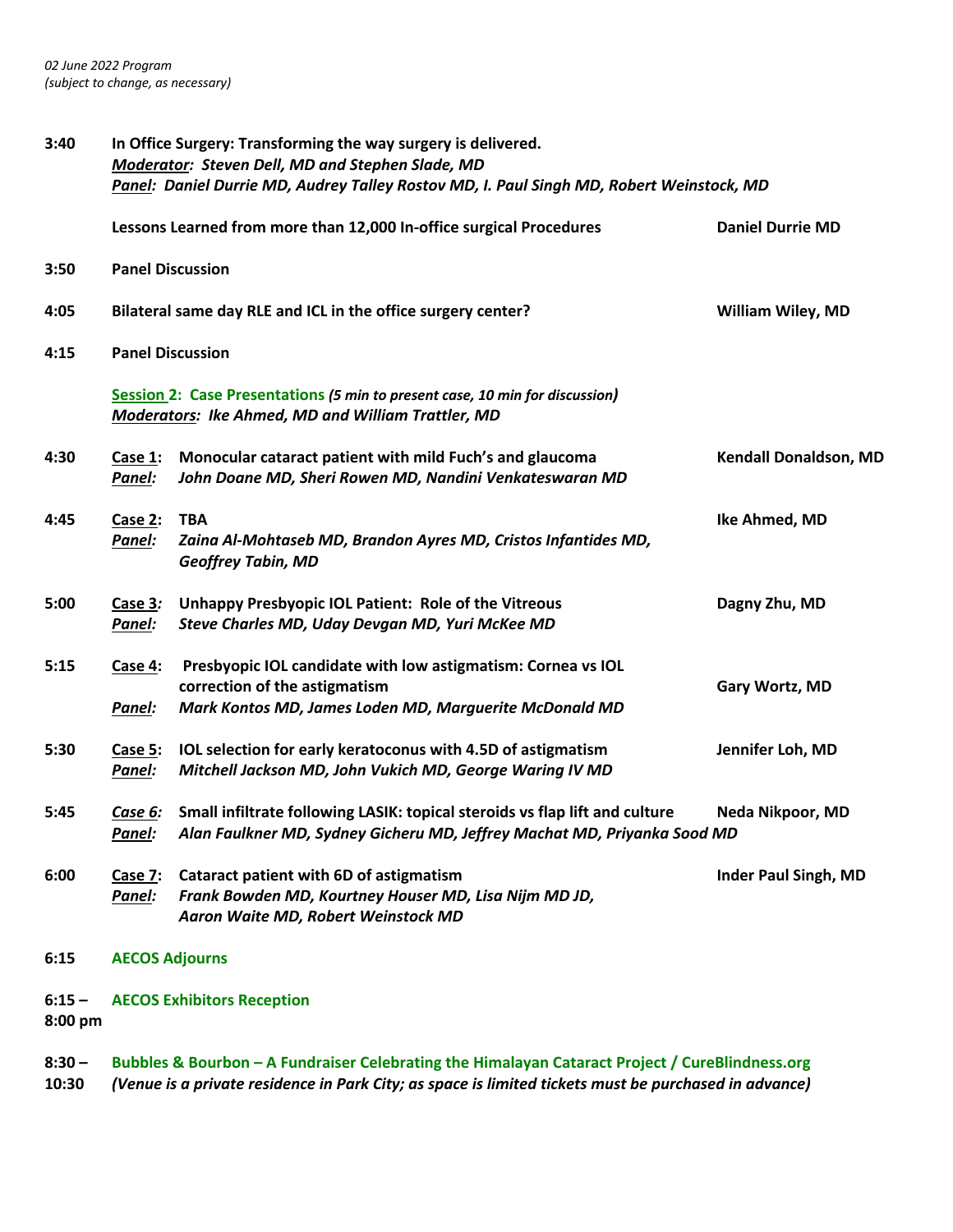# **FRIDAY, JULY 8<sup>th</sup>, 2022**<br>06:00 Breakfast with

**06:00 Breakfast with the Experts**

| 07:00      | Session 3: Challenging Cases/IOL Selections (5 min to present case, 10 min for discussion)<br>Moderators: Karolinne Rocha, MD and Gary Wortz, MD |                                                                                                                                                         |                          |
|------------|--------------------------------------------------------------------------------------------------------------------------------------------------|---------------------------------------------------------------------------------------------------------------------------------------------------------|--------------------------|
| 07:00      | Case 1:                                                                                                                                          | Dissecting the cause of a refractive miss in a patient with advanced<br>Keratoconus                                                                     | Joshua Teichman, MD      |
|            | Panel:                                                                                                                                           | Stephen Klyce PhD, Priya Mathews MD, Beeran Meghpara MD,<br>Rajesh Rajpal MD, Erin Stahl MD                                                             |                          |
| 07:15<br>J | Case 2:<br>Panel:                                                                                                                                | RK, followed by hyperopic LASIK, now with ectasia and cataract<br>Joseph Ciolino MD, Milad Modabber MD, Matthew Shulman MD,<br>Nandini Venkateswaran MD | Jay Pepose, MD           |
| 07:30      | Case 3:<br>Panel:                                                                                                                                | Presbyopia drops/Complex cornea cataract case<br>Arjan Hura MD, Marguerite McDonald MD, Maria Soledad Romero MD,<br>Priyanka Sood MD                    | Ralph Chu, MD            |
| 07:45      | Case 4:<br>Panel:                                                                                                                                | Very young patient with keratoconus who would benefit from CXL<br>Steven Dell MD, Amy Lin MD, William Trattler MD, George Waring IV MD                  | Erin Stahl, MD           |
|            |                                                                                                                                                  | Session 4: Call your Attending - Fellows with Tough Cases!<br>Moderators: Kourtney Houser, MD and Robert Weinstock, MD                                  |                          |
| 08:00      | Case 1:                                                                                                                                          | <b>Challenging TORIC IOL case</b><br>Fellowship: Ike Ahmed, MD                                                                                          | <b>Matthew Brink, MD</b> |
| 08:05      | <b>Discussion</b>                                                                                                                                |                                                                                                                                                         |                          |
| 08:12      | Case 2:                                                                                                                                          | <b>TBA</b><br>Fellowship: Gregory Parkhurst, MD                                                                                                         | Lauren Libfraind, MD     |
| 08:17      | <b>Discussion</b>                                                                                                                                |                                                                                                                                                         |                          |
| 08:24      | Case 3:                                                                                                                                          | TBA<br>Fellowship: Mitchell Jackson, MD                                                                                                                 | Abhilash Guduri, MD      |
| 08:29      | <b>Discussion</b>                                                                                                                                |                                                                                                                                                         |                          |
| 08:36      | Case 4:                                                                                                                                          | <b>TBA</b><br>Fellowship: Amy Lin, MD                                                                                                                   | Colin Ip, MD             |
| 08:41      | <b>Discussion</b>                                                                                                                                |                                                                                                                                                         |                          |
| 08:48      | <b>Final Discussion</b>                                                                                                                          |                                                                                                                                                         |                          |
|            |                                                                                                                                                  | Session 5: MIGs Case Presentations (5 min to present case, 10 min for discussion)<br><b>Moderators: Inder Paul Singh, MD and Neda Nikpoor, MD</b>       |                          |
| 09:00      |                                                                                                                                                  | Case 1: Case of Durysta followed by SLT                                                                                                                 | <b>Brian Shafer, MD</b>  |

*Panel: James Katz MD, Jennifer Loh MD, George Waring IV MD, William Wiley MD*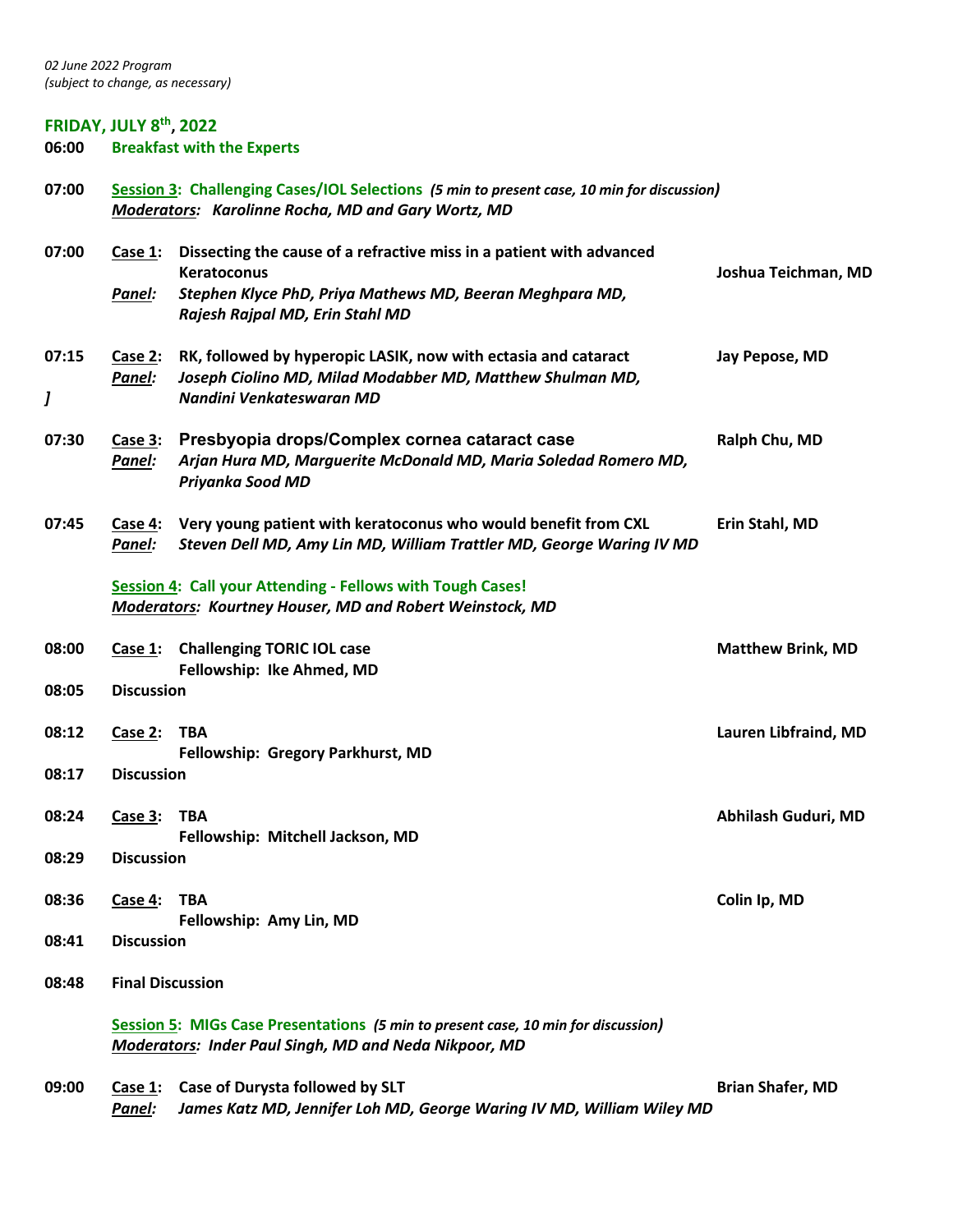*02 June 2022 Program (subject to change, as necessary)*

| 09:15 | Case 2:<br>Panel: | Combining viscodilation, goniotomy & shunting for patient with<br>moderate glaucoma<br>Frank Bowden MD, Amir Moarefi MD, Lisa Nijm MD, JD, Jai Parekh MD,<br><b>Jeff Whitman MD</b>                   | <b>Inder Paul Singh, MD</b> |
|-------|-------------------|-------------------------------------------------------------------------------------------------------------------------------------------------------------------------------------------------------|-----------------------------|
| 09:30 | Case 3:<br>Panel: | MIGS 2022: Navigating challenging cases<br>Matthew Brink MD, Larissa Camejo MD, Tim Page MD, Sheri Rowen MD                                                                                           | Yuri McKee, MD              |
| 9:45: | <b>Break</b>      |                                                                                                                                                                                                       |                             |
|       | Panel:            | Session 6: Complex Case Videos (100% video, no slides, 7 min ea including discussion)<br>Moderators: Robert Maloney, MD and Dagny Zhu, MD<br>Zaina Al-Mohtaseb MD, John Doane MD, Mitchell Jackson MD |                             |
| 10:15 |                   | <b>Managing white cataracts</b>                                                                                                                                                                       | Joaquin De Rojas, MD        |
| 10:23 |                   | How to use the capsule in complex cataract surgery - video potpourri                                                                                                                                  | Zaina Al-Mohtaseb, MD       |
| 10:31 |                   | 3D Heads up surgery in 2022                                                                                                                                                                           | <b>Robert Weinstock, MD</b> |
| 10:39 |                   | PC Tear in an eye scheduled for a presbyopic IOL                                                                                                                                                      | <b>Uday Devgan, MD</b>      |
| 10:47 |                   | Safe and effective cataract surgery in extreme conditions                                                                                                                                             | <b>Geoffrey Tabin, MD</b>   |
| 10:55 |                   | Can we fit one more incision (or are 32 incisions the max)?                                                                                                                                           | Deborah Ristvedt, MD        |
| 11:03 |                   | Anterior segment reconstruction with management of a decentered iris implant                                                                                                                          | Karolline Rocha, MD         |
| 11:11 | <b>TBD</b>        |                                                                                                                                                                                                       | <b>TBD</b>                  |
| 11:19 |                   | Congenital iris vascular synechiae                                                                                                                                                                    | <b>Jared Younger, MD</b>    |
| 11:27 |                   | <b>Tips for Successful EVO ICL Surgery</b>                                                                                                                                                            | <b>Scott Barnes, MD</b>     |
| 11:35 |                   | Total Anterior Segment Reconstruction (PKP/artificial iris/Glaucoma shunt/PRK)                                                                                                                        | <b>Rahul Tonk, MD</b>       |
| 11:43 |                   | Twist and Out" Technique for IOL exchange                                                                                                                                                             | Morgan Micheletti, MD       |
| 11:51 |                   | White Cataract: Devices/surgical techniques to avoid posterior capsule rupture                                                                                                                        | <b>Matteo Piovella, MD</b>  |
| 12:00 | <b>Adjourn</b>    |                                                                                                                                                                                                       |                             |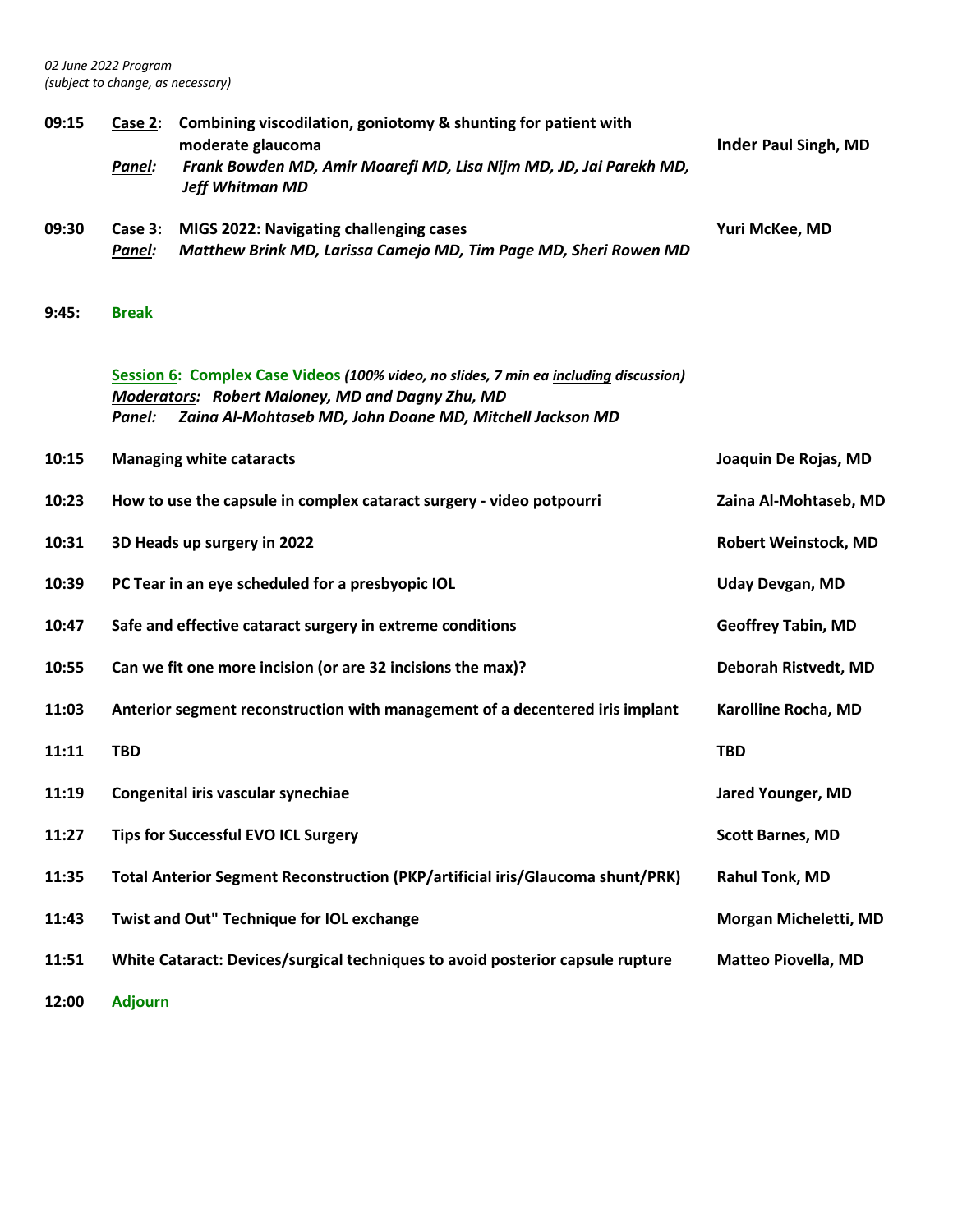# **SATURDAY, JULY 9<sup>th</sup>, 2022**<br>06:00 Breakfast with the I

**06:00 Breakfast with the Experts**

### **Session 7: Practice Impossible!**  *Moderators: Steven Dell, MD and Audrey Talley Rostov, MD*

| 07:00    | Case 1:<br>Panel:                                  | Selecting MIGS procedures that lower IOP and actually get reimbursed<br>Larissa Camejo MD, Yuri McKee MD, Jai Parekh MD, Brian Shafer MD | James Loden, MD                 |
|----------|----------------------------------------------------|------------------------------------------------------------------------------------------------------------------------------------------|---------------------------------|
| 07:25    | Case 2:<br>Panel:                                  | To be determined                                                                                                                         |                                 |
| 07:45    |                                                    | <b>Presentation of AECOS Visionary Award</b>                                                                                             | <b>Steven Dell, MD</b>          |
| 07:50    |                                                    | <b>AECOS Visionary Award Lecture:</b>                                                                                                    | <b>TBA</b>                      |
| 08:10    |                                                    | <b>Session 8: Ophthalmic Innovation Forum</b>                                                                                            |                                 |
|          | <b>Moderator: Andy Corley</b>                      |                                                                                                                                          |                                 |
|          | Panel:                                             | Steven Dell MD, Ranya Habash MD, Stephen Slade MD, William Trattler MD, George Waring IV MD                                              |                                 |
| 1.       |                                                    | SimVis Gekko device.                                                                                                                     | <b>Daniel Durrie, MD</b>        |
| 2.       |                                                    | AccuraSee Intraocular Pseudophakic Contact Lens                                                                                          | <b>Kevin Cady</b>               |
| 3.       |                                                    | <b>Nyxol Drops for Presbyopia (OcuPhire)</b>                                                                                             | <b>Mina Sooch</b>               |
| 4.       | <b>Blink Energy</b>                                |                                                                                                                                          | <b>Yariv Bar-On</b>             |
| 5.       |                                                    | <b>OmegaLens (Omega Ophthalmics)</b>                                                                                                     | Gary Wortz, MD                  |
| 6.       |                                                    | <b>Belkin Vision (Instantaneous SLT)</b>                                                                                                 | Daria Lehman-Blumenthal         |
| 7.<br>8. |                                                    | <b>Suprachoroidal MIGS (lantrek)</b><br><b>Allogenic inlays for Presbyopia and Hyperopia:</b>                                            | <b>TBD</b><br>David Muller, PhD |
| 9.       | <b>NVasc</b>                                       |                                                                                                                                          | <b>Dan Schwartz</b>             |
|          |                                                    |                                                                                                                                          |                                 |
| 10:00    | <b>Break</b>                                       |                                                                                                                                          |                                 |
| 10:30    |                                                    | The Best of the Cataract Coach                                                                                                           | <b>Uday Devgan, MD</b>          |
|          | Panel:                                             | Brandon Ayres MD, Kourtney Houser MD, Morgan Micheletti MD,<br>Debbie Risvedt MD, Robert Weinstock MD                                    |                                 |
| 11:00    | <b>Session 9: Innovations in Everyday Practice</b> |                                                                                                                                          |                                 |
|          |                                                    | Moderators: Lisa Nijm, MD JD and John Vukich, MD                                                                                         |                                 |
| 11:00    | Case $1$ :                                         | Dry eye patient switched to generic Restasis - wants alternative                                                                         |                                 |
|          |                                                    | treatment option                                                                                                                         | <b>Kendall Donaldson, MD</b>    |
|          | Panel:                                             | Frank Bowden MD, Marguerite McDonald MD, Laura Periman MD,<br>Matteo Piovella MD, Darrell White MD                                       |                                 |
| 11:15    | Case 2:                                            | <b>Unhappy Multifocal Patient desires IOL exchange to</b>                                                                                |                                 |
|          |                                                    | Monofocal/LAL/EDOF?                                                                                                                      | <b>Mark Kontos, MD</b>          |
|          | Panel:                                             | Ralph Chu MD, Jennifer Loh MD, Jamie Monroe MD, William Wiley MD                                                                         |                                 |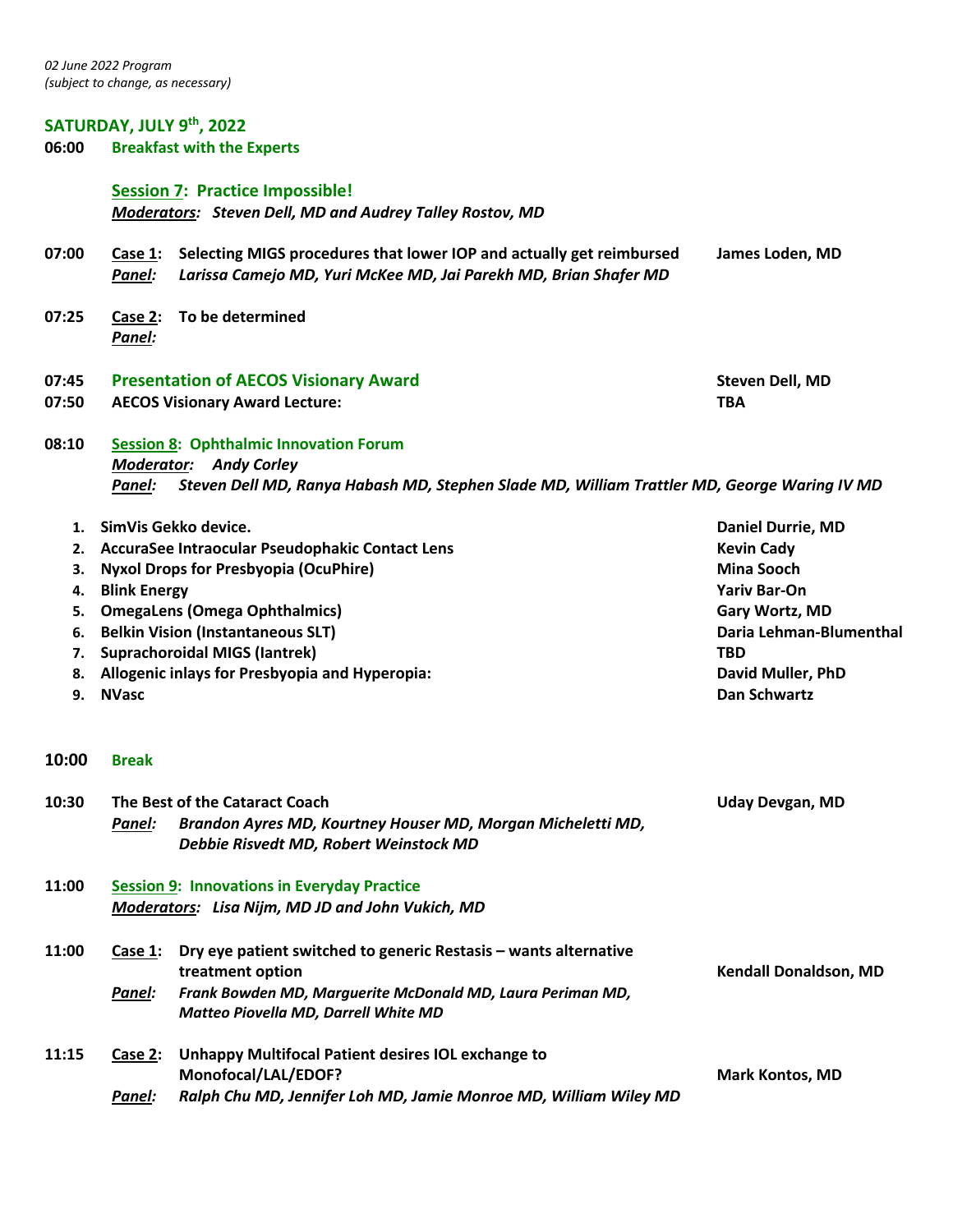**11:30 Case 3: Dense cataract patient: Femto Phaco with MiLoop vs Sutureless MSICS Cristos Infantides, MD** *Panel: Brent Finlea MD, Tim Page MD, Jay Pepose MD, Henry Trattler MD* **11:45 Case 4: Insurance refuses to pay for corneal tissue for DSAEK/DMEK. What next? Yuri McKee, MD** *Panel: Joseph Ciolino MD, Jeffrey Kimbell, Karolinne Rocha MD, Allison Shuren JD, Aaron Waite MD* **12:00** *Adjourn* **6:30 pm AECOS Annual Cookout** *(Mountain Terrace)* **SUNDAY, JULY 10th, 2022 06:00 Breakfast with the Experts Session 10: Challenging Refractive Cases** *Moderators: Kendall Donaldson, MD and Marguerite McDonald, MD* **07:00 Case 1: One SMILE too many William Wiley, MD** *Panel: Arjan Hura MD, Milad Modabber MD, Audrey Talley Rostov MD, David Wallace MD* **07:15 Case 2: 45 year old -8.0 myope with PVD: EVO ICL vs RLE vs SMILE/LASIK/PRK George Waring, IV, MD** *Panel: Jay Pepose MD, Matthew Shulman MD, Stephen Slade MD* **07:30 Case 3:** Very unhappy 20/20 LASIK patient Sheri Rowen, MD *Panel: Deborah Ristvedt MD, Priyanka Sood MD, Gary Wortz MD, Jared Younger MD* **07:45 Case 4: Case of Keratoconus 15 years after LASIK: Complication of LASIK or just genetics? Kendall Donaldson, MD** *Panel: Ronald Gaster MD, James Loden MD, Rajesh Rajpal MD, William Trattler MD, William Wiley MD* **Session 11: Videos – Most Challenging Scenarios, Greatest Saves!** *(7 min videos, no slides) Moderators: Nandini* **Venkateswaran***, MD and William Wiley, MD Panel: James Katz MD, Morgan Micheletti MD, Lisa Nijm MD JD, Jeffrey Whitman MD* **08:00 Novel injectable DSAEK for tough PBK cases Priya Mathews, MD 08:08 MIGS Nightmare (Hydrus out of the supraciliary space) Yuri McKee, MD 08:15 IOL exchange with open posterior capsule and 4mm adherent anterior capsulorrhexis Frank Bowden, MD 08:23 IOL exchange how to avoid and deal with complications Maria Soledad Romero, MD 08:30 Aphakic eye with a fibrotic capsular bag that I reconstructed and placed a CTS Tim Page, MD**